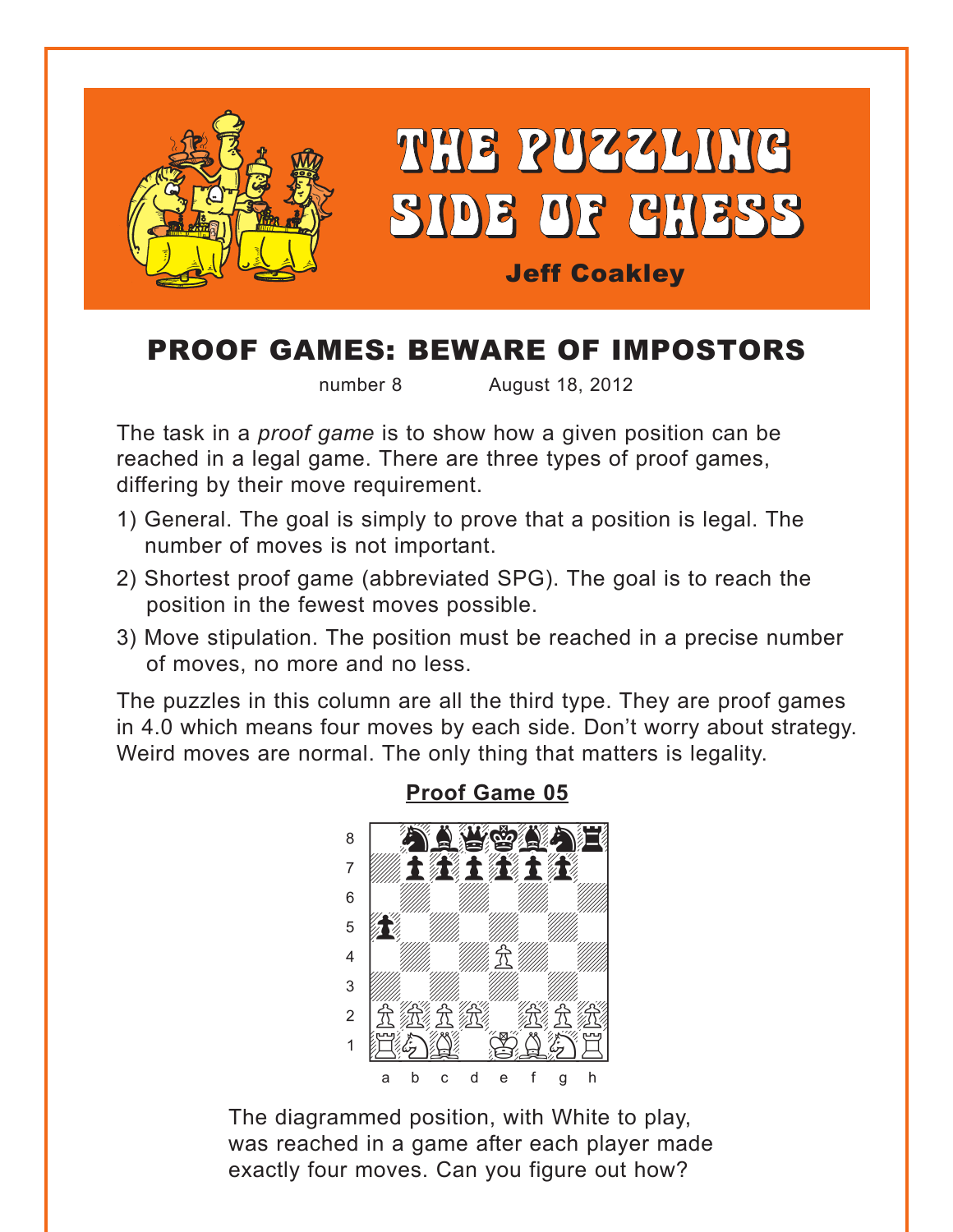<span id="page-1-0"></span>For problems 1-4 and more information on proof games, see column 03 in the archives.

The next puzzle has appeared in many articles and collections. The composer is Géza Schweig (1895-1957), a Hungarian medical doctor whose specialty at the chessboard was helpmates.

This proof game was published in 1938 in the Budapest periodical Tükör (Magyar for "mirror"). The name is often given incorrectly as 'Tukon'.



Géza Schweig 1938

**Proof Game 06** 

This position was reached after Black's fourth turn. What were the moves?

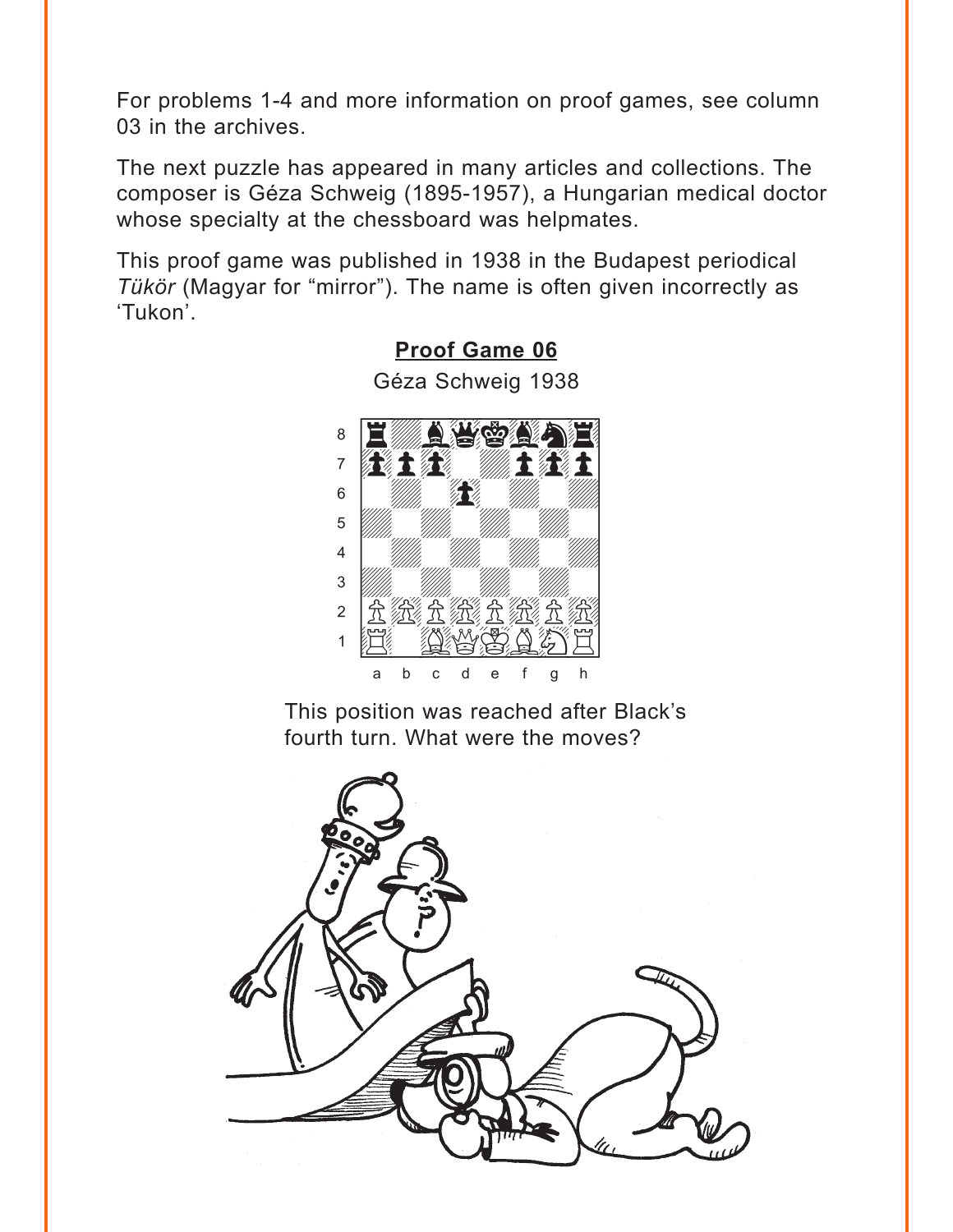### **[Proof Game 07](#page-6-0)**

<span id="page-2-0"></span>

This position was reached after Black's fourth turn. What were the moves?

## **SOLUTIONS**

*PDF hyperlinks*. You can advance to the solution of any puzzle by clicking on the underlined title above the diagram. To return to the puzzle, click on the title above the solution diagram.



1.e4 a5 2.Qh5 Ra6 3.Qxh7 Rh6 4.Qxh8 Rxh8

The black rook on h8 is an *impostor*, pretending to be the rook that started on that square. This deceptive trick is very common in longer proof games.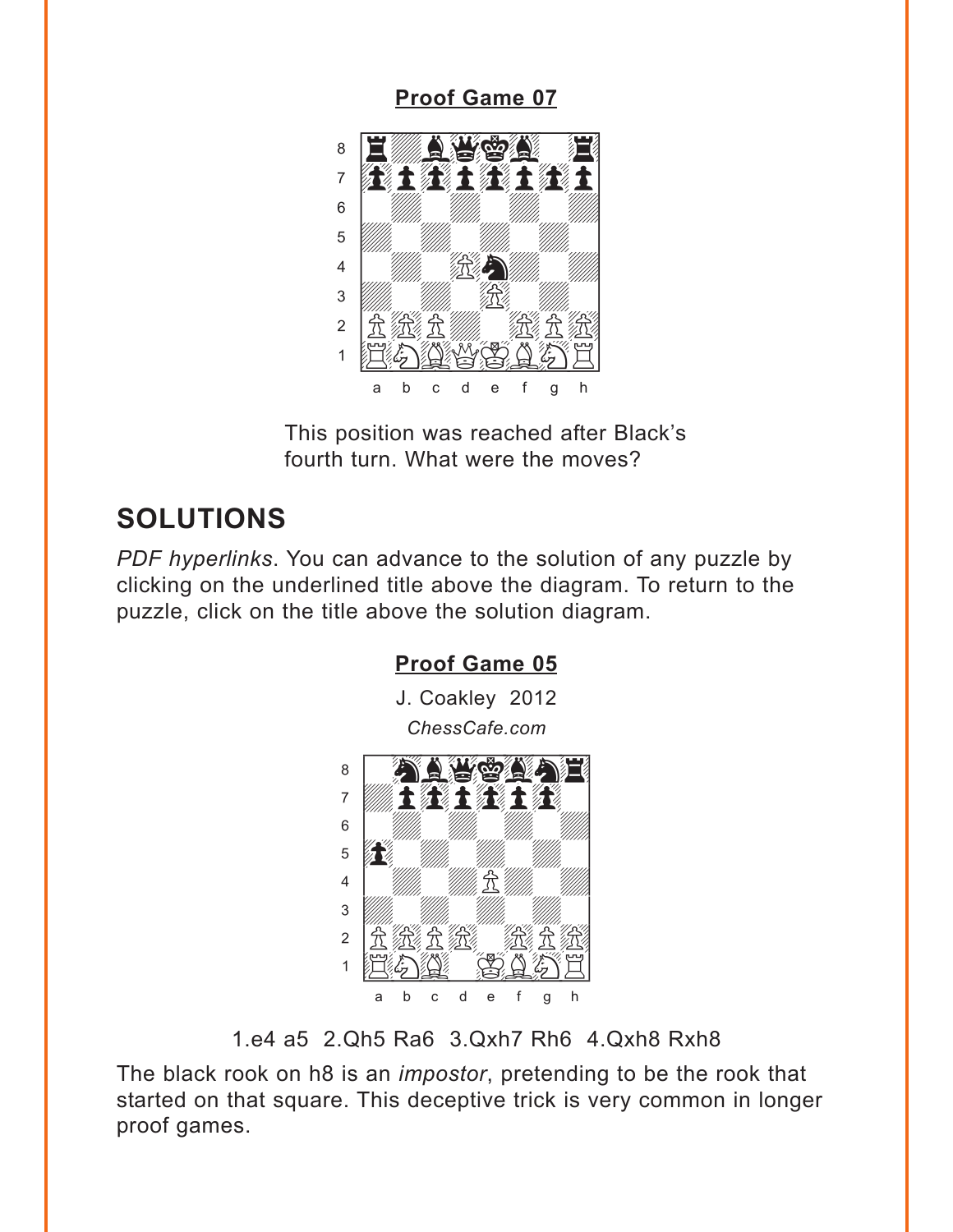<span id="page-3-0"></span>**[Proof Game 06](#page-1-0)** Géza Schweig 1938 *Tükör* where  $\frac{1}{2}$  we have the set of  $\frac{1}{2}$  $\sim$  1  $\mu$  a weight 7 60 F.G. W. F.G. F  $\mathbf{s}$  and  $\mathbf{R}$  and  $\mathbf{W}$ 5 *VIII. VIII. VIII.* 4 | *William William William William William William William William William William William William William William William William William William William William William William William William William William William W* 3 *William William William William William William William William William William William William William William W* 2 立然立然立然 1 HI( 1944 Y 20 a b c d e f g h

1.Nc3 d6 2.Nd5 Nd7 3.Nxe7 Ndf6 4.Nxg8 Nxg8

The black knight is the *impostor* this time.

From a normal chess perspective, it is natural to assume that the knight on g8 began the game there, and not on b8. When solving a puzzle, we must often see past our assumptions.

There are two other well-known proof games which are very similar to Dr. Schweig's position. These puzzles (06b and 06c) did not appear in the main part of this column, but are shown below.

The discussion that follows concerning the connection between the three puzzles is rather dry, but may be of interest to chess historians. Please skip ahead to proof game 07 if you're eager to get back to the fun.

Proof game 06b was published in 1991 by noted Ukrainian composer Andrey Frolkin in a book called *Shortest Proof Games,* co-authored by German retro specialist Gerd Wilts. It was presented as a "version" of an earlier proof game by Ernest Mortimer.

Mortimer's composition was flawed because there was more than one solution. Frolkin's version eliminated the dual solutions. Perhaps more significantly, his version is a *homebase* proof game. In a "homebase" (or "at home") position, all of the pieces appear to be on their starting squares. This is considered an attractive feature.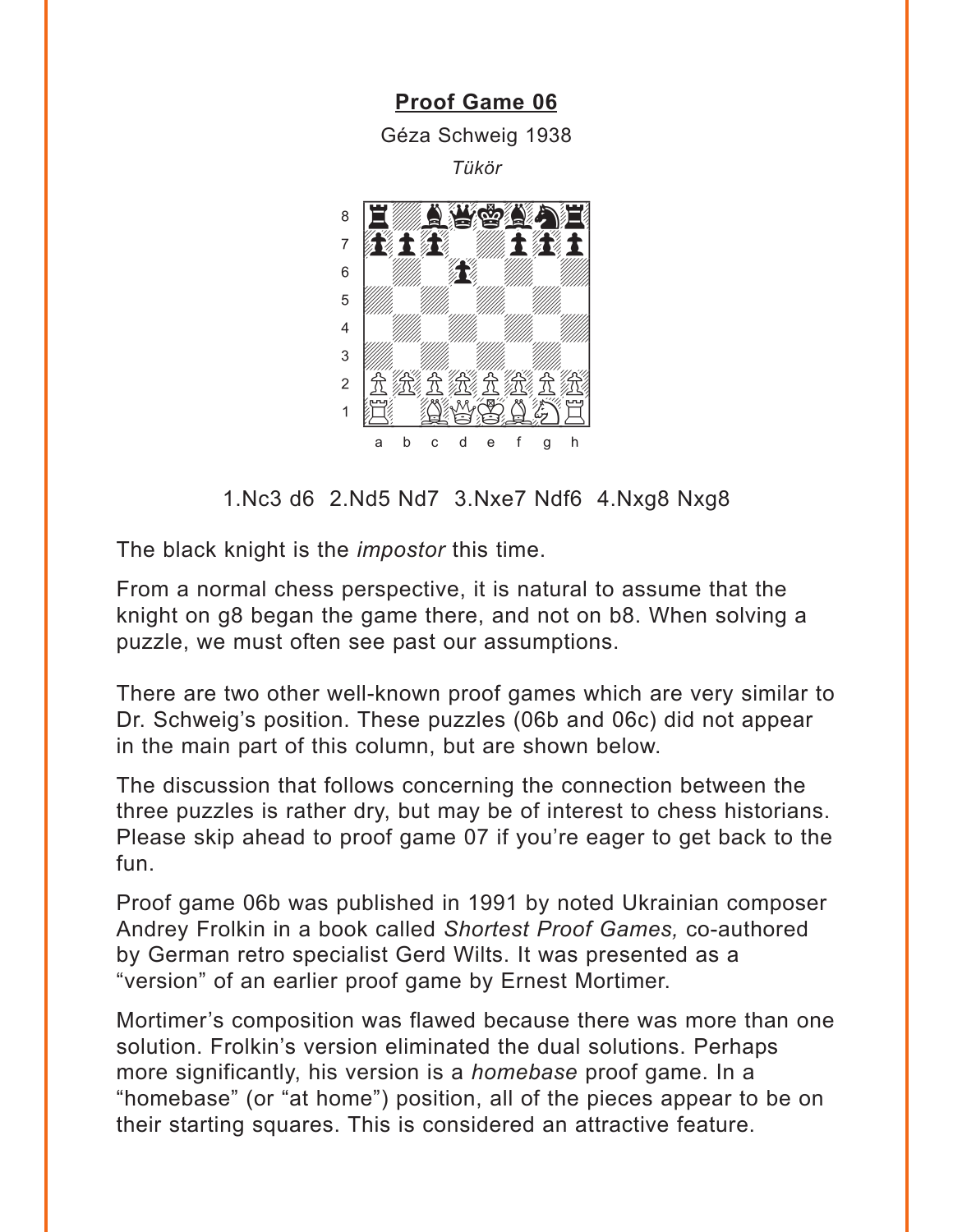## **Proof Game 06b** (4.0 moves)

Ernest C. Mortimer (version by Andrey Frolkin) 1991 *Shortest Proof Games (by Gerd Wilts & Andrey Frolkin)*



1.Nf3 e5 2.Nxe5 Ne7 3.Nxd7 Nec6 4.Nxb8 Nxb8

As you can see, this puzzle closely resembles the Schweig proof game. Compare it to a "mirrored version" of the Schweig position, with all the moves *reflected* left to right:

1.Nf3 e6 2.Ne5 Ne7 3.Nxd7 Nec6 4.Nxb8 Nxb8

The only difference is Black's first move, 1...e6 instead of 1...e5.



Here is the original problem by Ernest Clement Mortimer. Does any reader know where and when it was first published? Despite considerable effort, I have been unable to find that information. Other problems by him were composed between 1916 and 1942.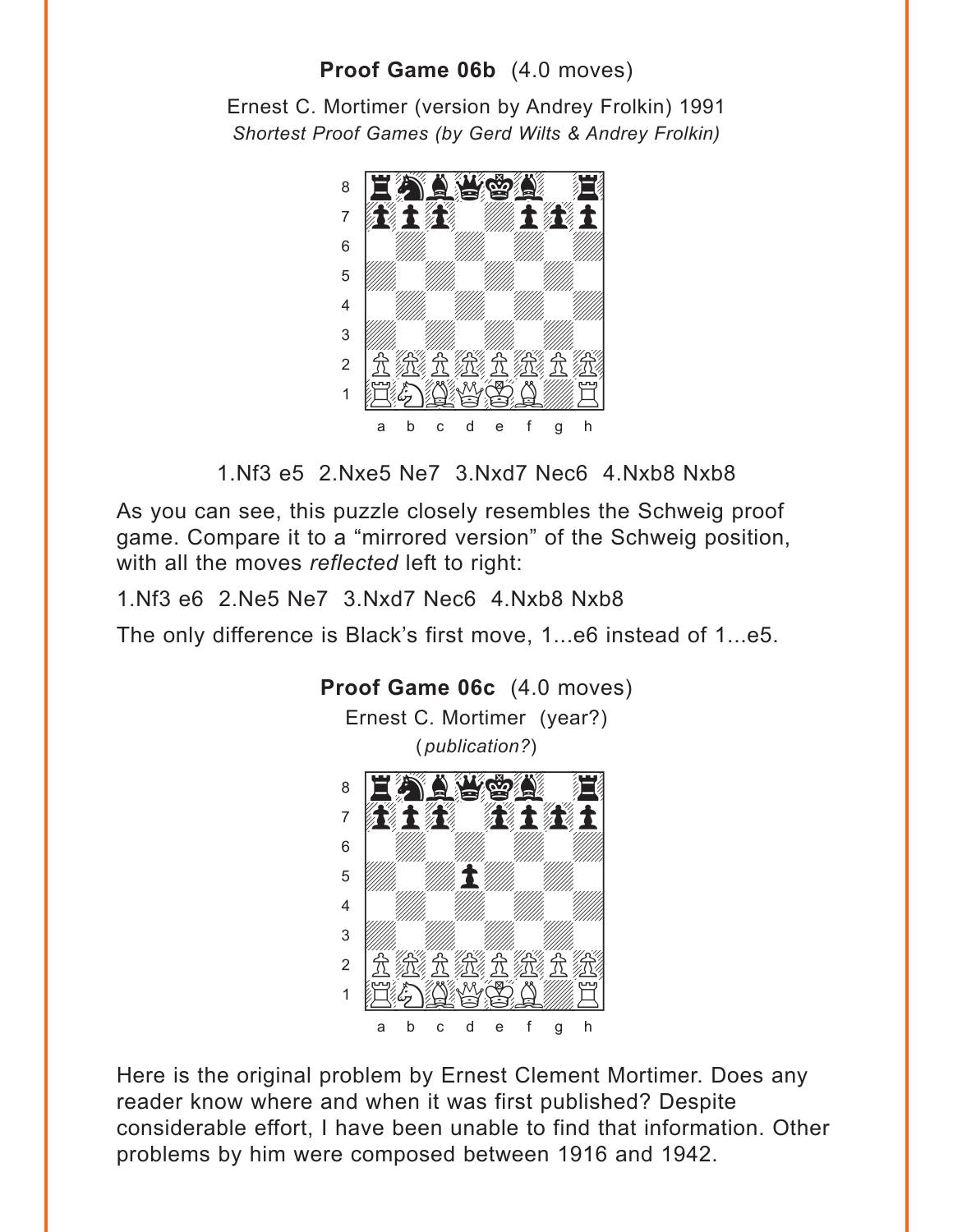This proof game and Schweig's are very similar, so it might be said that one "anticipated" the other, if we knew which was published first.

In chess terminology, an *anticipation* is an earlier composition with the same idea and similar setting. It is different from 'plagiarism' because composers are usually unaware of the earlier composition. The issue is giving creative credit to the right person.

Gerd Wilts and Andrey Frolkin were both kind enough to discuss this proof game with me last week. They did not know the date of publication, but for some reason had assumed that Mortimer's puzzle predates Schweig's. They are probably correct, but it would be good to know the exact date.

Some sources reference the October 1981 issue of *Die Schwalbe*, the German periodical dedicated to chess compositions. The Schweig proof game appears in that issue and Mortimer's proof game is mentioned in the notes, but without a date.

Surprisingly, the unrevised Mortimer proof game has shown up on numerous chess blogs over the last few years, with no mention of the Frolkin version or Schweig (or a date). I assume that means that there is an independent source out there somewhere. Quite the mystery.

The puzzle itself is "cooked" because there are four solutions. A proper proof game has a unique solution.

### **1.Nf3 d5 2.Ne5 Nf6 3.Nc6 Nd7 4.Nxb8 Nxb8**

The first two moves by Black can be interchanged, and White can also play 2.Nd4.

Although the basic idea of a black knight *impostor* is the same, this proof game is different in several ways from the Frolkin version. For example, the white and black knights both take different paths to b8. It could be seen as the least similar of the three puzzles.

For that reason, if we eventually discover that Schweig's problem anticipated Mortimer's, then it may be more accurate to say that proof game 06b is a version of Schweig rather than a version of Mortimer.

In any case, the Frolkin version, whether we say it is "after Mortimer" or "after Schweig", is a nice addition to the class of *homebase* proof games.